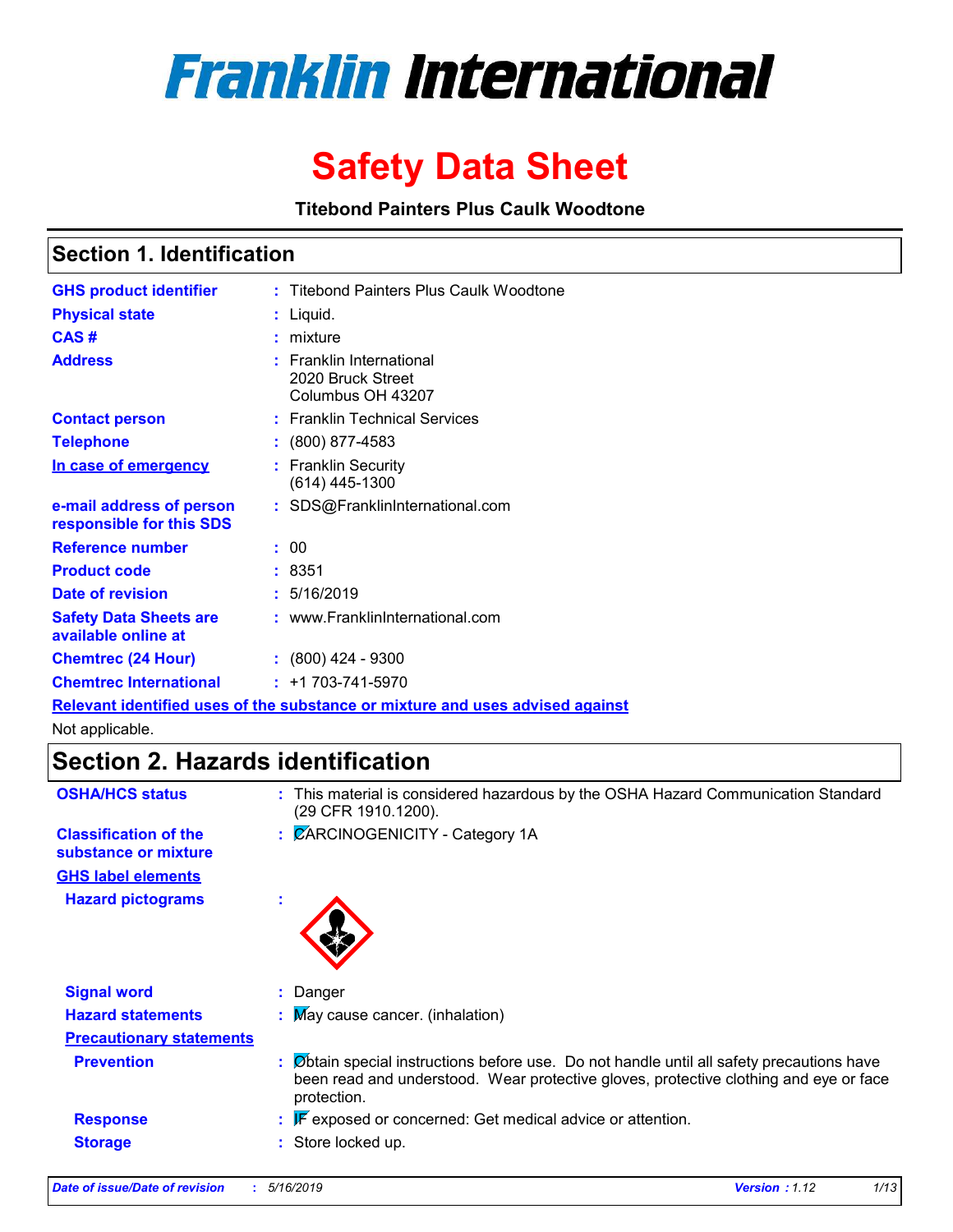# **Section 2. Hazards identification**

| <b>Disposal</b>                              | : Dispose of contents and container in accordance with all local, regional, national and<br>international regulations. |
|----------------------------------------------|------------------------------------------------------------------------------------------------------------------------|
| <b>Supplemental label</b><br><b>elements</b> | : Avoid contact with skin and clothing. Wash thoroughly after handling.                                                |
| <b>Hazards not otherwise</b><br>classified   | : Prolonged or repeated contact may dry skin and cause irritation.                                                     |

# **Section 3. Composition/information on ingredients**

| Ingredient name | $\frac{9}{6}$ | <b>CAS number</b> |
|-----------------|---------------|-------------------|
| ethanediol      | צ≥            | $107 - 21 - 1$    |
| acetaldehyde    | ∣≤1           | 75-07-0           |
| vinyl acetate   | 1≥،           | 108-05-4          |

Any concentration shown as a range is to protect confidentiality or is due to batch variation.

**There are no additional ingredients present which, within the current knowledge of the supplier and in the concentrations applicable, are classified as hazardous to health or the environment and hence require reporting in this section.**

**Occupational exposure limits, if available, are listed in Section 8.**

### **Section 4. First aid measures**

#### **Description of necessary first aid measures**

| <b>Eye contact</b>                                 | : Immediately flush eyes with plenty of water, occasionally lifting the upper and lower<br>eyelids. Check for and remove any contact lenses. Continue to rinse for at least 10<br>minutes. Get medical attention.                                                                                                                                                                                                                                                                                                                                                                                                                                                                                                                                                         |
|----------------------------------------------------|---------------------------------------------------------------------------------------------------------------------------------------------------------------------------------------------------------------------------------------------------------------------------------------------------------------------------------------------------------------------------------------------------------------------------------------------------------------------------------------------------------------------------------------------------------------------------------------------------------------------------------------------------------------------------------------------------------------------------------------------------------------------------|
| <b>Inhalation</b>                                  | : Remove victim to fresh air and keep at rest in a position comfortable for breathing. If it<br>is suspected that fumes are still present, the rescuer should wear an appropriate mask<br>or self-contained breathing apparatus. If not breathing, if breathing is irregular or if<br>respiratory arrest occurs, provide artificial respiration or oxygen by trained personnel. It<br>may be dangerous to the person providing aid to give mouth-to-mouth resuscitation.<br>Get medical attention. If unconscious, place in recovery position and get medical<br>attention immediately. Maintain an open airway. Loosen tight clothing such as a collar,<br>tie, belt or waistband.                                                                                       |
| <b>Skin contact</b>                                | : Wash skin thoroughly with soap and water or use recognized skin cleanser. Remove<br>contaminated clothing and shoes. Wash contaminated clothing thoroughly with water<br>before removing it, or wear gloves. Continue to rinse for at least 10 minutes. Get<br>medical attention. Wash clothing before reuse. Clean shoes thoroughly before reuse.                                                                                                                                                                                                                                                                                                                                                                                                                      |
| <b>Ingestion</b>                                   | : Wash out mouth with water. Remove dentures if any. Remove victim to fresh air and<br>keep at rest in a position comfortable for breathing. If material has been swallowed and<br>the exposed person is conscious, give small quantities of water to drink. Stop if the<br>exposed person feels sick as vomiting may be dangerous. Do not induce vomiting<br>unless directed to do so by medical personnel. If vomiting occurs, the head should be<br>kept low so that vomit does not enter the lungs. Get medical attention. Never give<br>anything by mouth to an unconscious person. If unconscious, place in recovery position<br>and get medical attention immediately. Maintain an open airway. Loosen tight clothing<br>such as a collar, tie, belt or waistband. |
| Most important symptoms/effects, acute and delayed |                                                                                                                                                                                                                                                                                                                                                                                                                                                                                                                                                                                                                                                                                                                                                                           |
| <b>Potential acute health effects</b>              |                                                                                                                                                                                                                                                                                                                                                                                                                                                                                                                                                                                                                                                                                                                                                                           |
| <b>Eye contact</b>                                 | : This product may irritate eyes upon contact.                                                                                                                                                                                                                                                                                                                                                                                                                                                                                                                                                                                                                                                                                                                            |
| <b>Inhalation</b>                                  | : No known significant effects or critical hazards.                                                                                                                                                                                                                                                                                                                                                                                                                                                                                                                                                                                                                                                                                                                       |
| <b>Skin contact</b>                                | : Defatting to the skin. May cause skin dryness and irritation.                                                                                                                                                                                                                                                                                                                                                                                                                                                                                                                                                                                                                                                                                                           |

**Ingestion :** No known significant effects or critical hazards.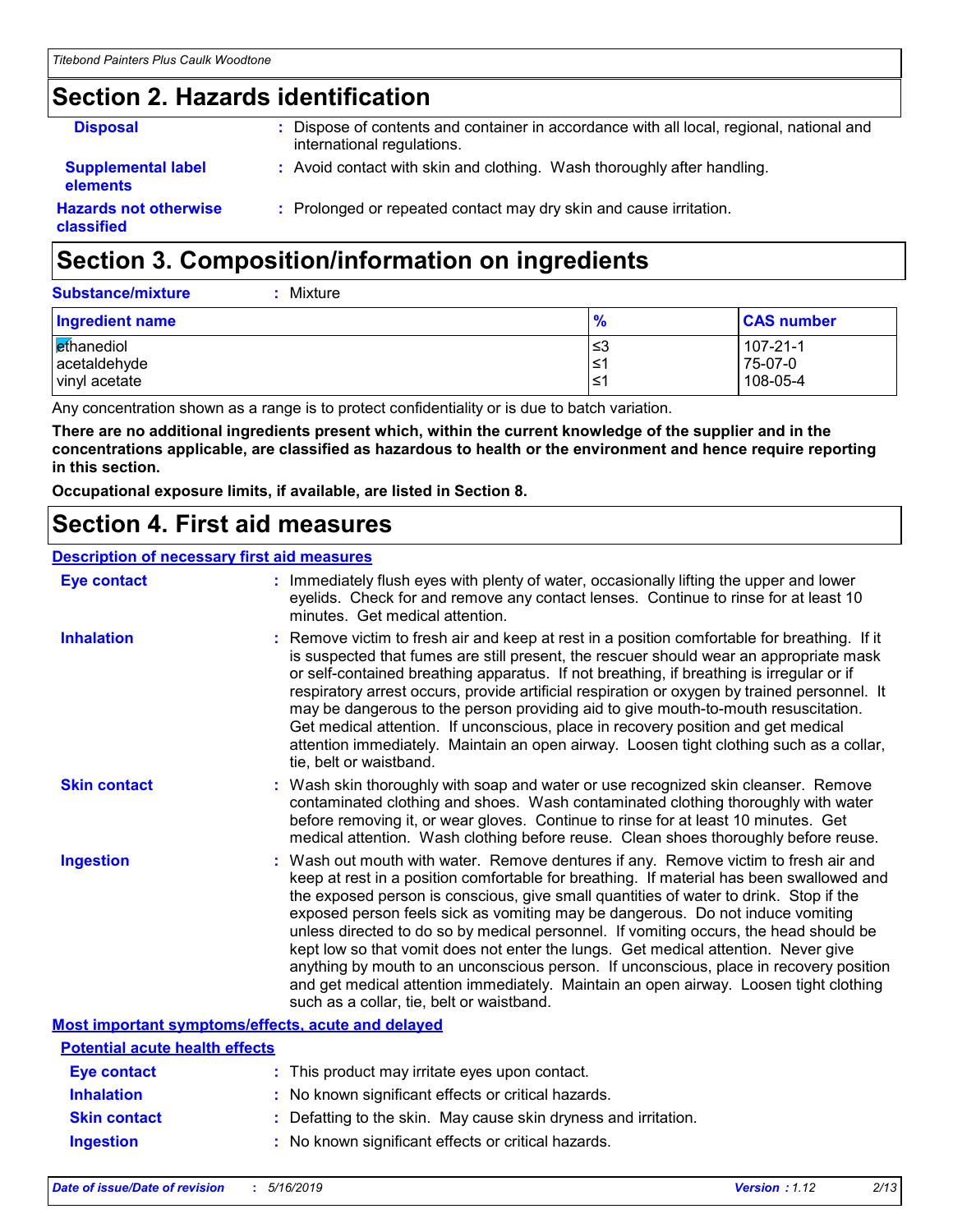# **Section 4. First aid measures**

| <b>Over-exposure signs/symptoms</b> |                                                                                                                                                                                                                                                                                                                                                                                                                 |
|-------------------------------------|-----------------------------------------------------------------------------------------------------------------------------------------------------------------------------------------------------------------------------------------------------------------------------------------------------------------------------------------------------------------------------------------------------------------|
| <b>Eye contact</b>                  | : No specific data.                                                                                                                                                                                                                                                                                                                                                                                             |
| <b>Inhalation</b>                   | : No specific data.                                                                                                                                                                                                                                                                                                                                                                                             |
| <b>Skin contact</b>                 | : Adverse symptoms may include the following:<br>irritation<br>dryness<br>cracking                                                                                                                                                                                                                                                                                                                              |
| <b>Ingestion</b>                    | : No specific data.                                                                                                                                                                                                                                                                                                                                                                                             |
|                                     | Indication of immediate medical attention and special treatment needed, if necessary                                                                                                                                                                                                                                                                                                                            |
| <b>Notes to physician</b>           | : Treat symptomatically. Contact poison treatment specialist immediately if large<br>quantities have been ingested or inhaled.                                                                                                                                                                                                                                                                                  |
| <b>Specific treatments</b>          | : No specific treatment.                                                                                                                                                                                                                                                                                                                                                                                        |
| <b>Protection of first-aiders</b>   | : No action shall be taken involving any personal risk or without suitable training. If it is<br>suspected that fumes are still present, the rescuer should wear an appropriate mask or<br>self-contained breathing apparatus. It may be dangerous to the person providing aid to<br>give mouth-to-mouth resuscitation. Wash contaminated clothing thoroughly with water<br>before removing it, or wear gloves. |

**See toxicological information (Section 11)**

### **Section 5. Fire-fighting measures**

| <b>Extinguishing media</b>                               |                                                                                                                                                                                                     |
|----------------------------------------------------------|-----------------------------------------------------------------------------------------------------------------------------------------------------------------------------------------------------|
| <b>Suitable extinguishing</b><br>media                   | : Use an extinguishing agent suitable for the surrounding fire.                                                                                                                                     |
| Unsuitable extinguishing<br>media                        | : None known.                                                                                                                                                                                       |
| <b>Specific hazards arising</b><br>from the chemical     | : In a fire or if heated, a pressure increase will occur and the container may burst.                                                                                                               |
| <b>Hazardous thermal</b><br>decomposition products       | Decomposition products may include the following materials:<br>carbon dioxide<br>carbon monoxide                                                                                                    |
| <b>Special protective actions</b><br>for fire-fighters   | : Promptly isolate the scene by removing all persons from the vicinity of the incident if<br>there is a fire. No action shall be taken involving any personal risk or without suitable<br>training. |
| <b>Special protective</b><br>equipment for fire-fighters | : Fire-fighters should wear appropriate protective equipment and self-contained breathing<br>apparatus (SCBA) with a full face-piece operated in positive pressure mode.                            |

### **Section 6. Accidental release measures**

#### **Personal precautions, protective equipment and emergency procedures**

| For non-emergency<br>personnel   | : No action shall be taken involving any personal risk or without suitable training.<br>Evacuate surrounding areas. Keep unnecessary and unprotected personnel from<br>entering. Do not touch or walk through spilled material. Avoid breathing vapor or mist.<br>Provide adequate ventilation. Wear appropriate respirator when ventilation is<br>inadequate. Put on appropriate personal protective equipment. |
|----------------------------------|------------------------------------------------------------------------------------------------------------------------------------------------------------------------------------------------------------------------------------------------------------------------------------------------------------------------------------------------------------------------------------------------------------------|
| For emergency responders         | : If specialized clothing is required to deal with the spillage, take note of any information in<br>Section 8 on suitable and unsuitable materials. See also the information in "For non-<br>emergency personnel".                                                                                                                                                                                               |
| <b>Environmental precautions</b> | : Avoid dispersal of spilled material and runoff and contact with soil, waterways, drains<br>and sewers. Inform the relevant authorities if the product has caused environmental<br>pollution (sewers, waterways, soil or air).                                                                                                                                                                                  |
|                                  |                                                                                                                                                                                                                                                                                                                                                                                                                  |

**Methods and materials for containment and cleaning up**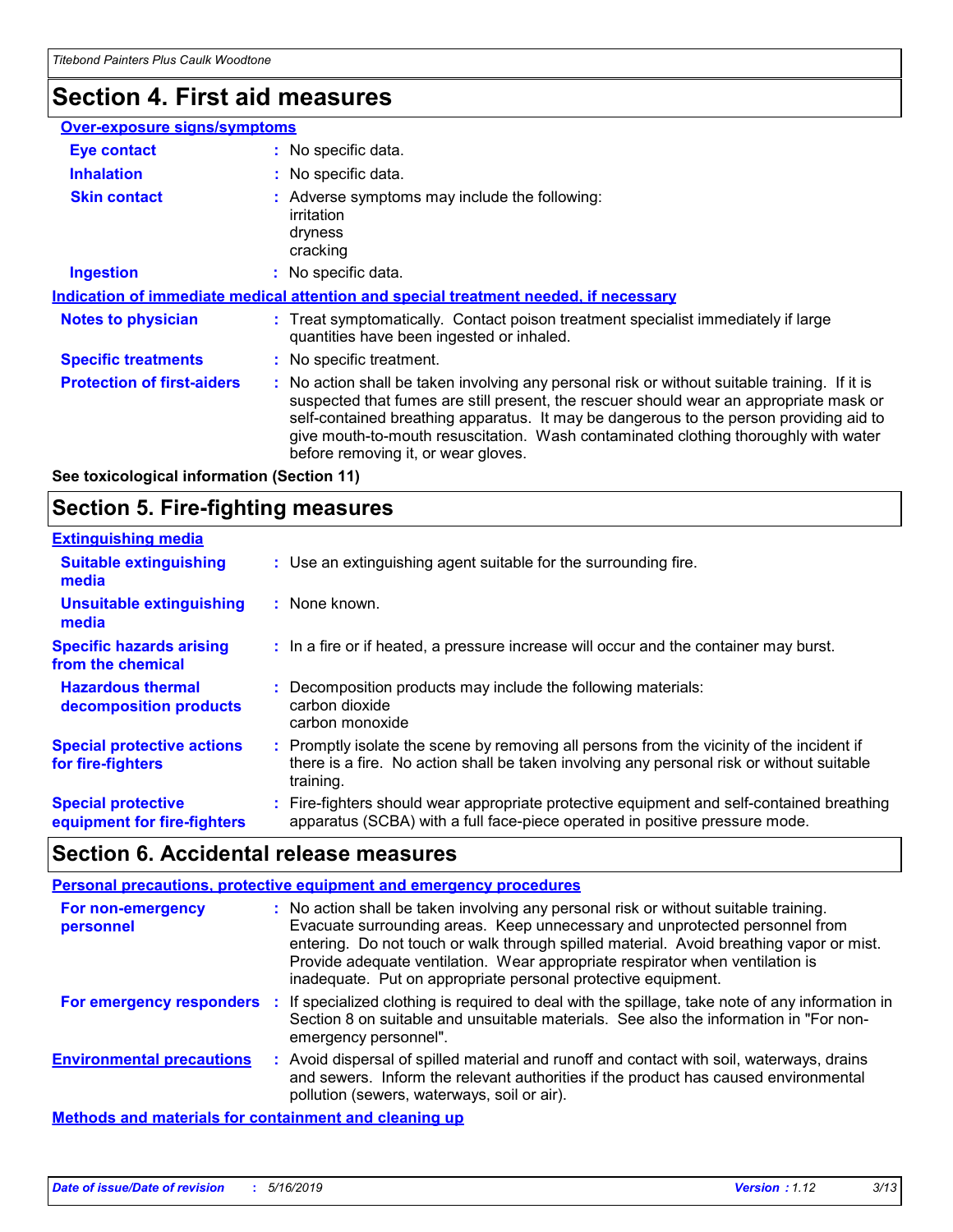#### **Section 6. Accidental release measures**

| <b>Small spill</b> | : Stop leak if without risk. Move containers from spill area. Dilute with water and mop up<br>if water-soluble. Alternatively, or if water-insoluble, absorb with an inert dry material and<br>place in an appropriate waste disposal container. Dispose of via a licensed waste<br>disposal contractor.                                                                                                                                                                                                                                                                                                                                                                                                     |
|--------------------|--------------------------------------------------------------------------------------------------------------------------------------------------------------------------------------------------------------------------------------------------------------------------------------------------------------------------------------------------------------------------------------------------------------------------------------------------------------------------------------------------------------------------------------------------------------------------------------------------------------------------------------------------------------------------------------------------------------|
| <b>Large spill</b> | : Stop leak if without risk. Move containers from spill area. Approach release from<br>upwind. Prevent entry into sewers, water courses, basements or confined areas. Wash<br>spillages into an effluent treatment plant or proceed as follows. Contain and collect<br>spillage with non-combustible, absorbent material e.g. sand, earth, vermiculite or<br>diatomaceous earth and place in container for disposal according to local regulations<br>(see Section 13). Dispose of via a licensed waste disposal contractor. Contaminated<br>absorbent material may pose the same hazard as the spilled product. Note: see<br>Section 1 for emergency contact information and Section 13 for waste disposal. |

### **Section 7. Handling and storage**

#### **Advice on general occupational hygiene Conditions for safe storage, including any incompatibilities** Eating, drinking and smoking should be prohibited in areas where this material is **:** handled, stored and processed. Workers should wash hands and face before eating, drinking and smoking. Remove contaminated clothing and protective equipment before entering eating areas. See also Section 8 for additional information on hygiene measures. Do not store below the following temperature: 4.4444°C (40°F). Store in accordance **:** with local regulations. Store in original container protected from direct sunlight in a dry, cool and well-ventilated area, away from incompatible materials (see Section 10) and food and drink. Store locked up. Keep container tightly closed and sealed until ready for use. Containers that have been opened must be carefully resealed and kept upright to prevent leakage. Do not store in unlabeled containers. Use appropriate containment to avoid environmental contamination. See Section 10 for incompatible materials before handling or use. **Protective measures** : Put on appropriate personal protective equipment (see Section 8). Avoid exposure obtain special instructions before use. Do not handle until all safety precautions have been read and understood. Do not get in eyes or on skin or clothing. Do not ingest. Avoid breathing vapor or mist. If during normal use the material presents a respiratory hazard, use only with adequate ventilation or wear appropriate respirator. Keep in the original container or an approved alternative made from a compatible material, kept tightly closed when not in use. Empty containers retain product residue and can be hazardous. Do not reuse container. **Precautions for safe handling**

### **Section 8. Exposure controls/personal protection**

#### **Control parameters**

#### **Occupational exposure limits**

| <b>Ingredient name</b> | <b>Exposure limits</b>                                                         |
|------------------------|--------------------------------------------------------------------------------|
| Ethanediol             | OSHA PEL 1989 (United States, 3/1989).                                         |
|                        | CEIL: 50 ppm                                                                   |
|                        | CEIL: 125 mg/m <sup>3</sup>                                                    |
|                        | ACGIH TLV (United States, 3/2020).                                             |
|                        | STEL: 10 mg/m <sup>3</sup> 15 minutes. Form: Inhalable fraction. Aerosol only. |
|                        | STEL: 50 ppm 15 minutes. Form: Vapor fraction                                  |
|                        | TWA: 25 ppm 8 hours. Form: Vapor fraction                                      |
| acetaldehyde           | ACGIH TLV (United States, 3/2020).                                             |
|                        | $C: 25$ ppm                                                                    |
|                        | C: $45 \text{ mg/m}^3$                                                         |
|                        | OSHA PEL 1989 (United States, 3/1989).                                         |
|                        | TWA: 100 ppm 8 hours.                                                          |
|                        | TWA: $180 \text{ mg/m}^3$ 8 hours.                                             |
|                        | STEL: 150 ppm 15 minutes.                                                      |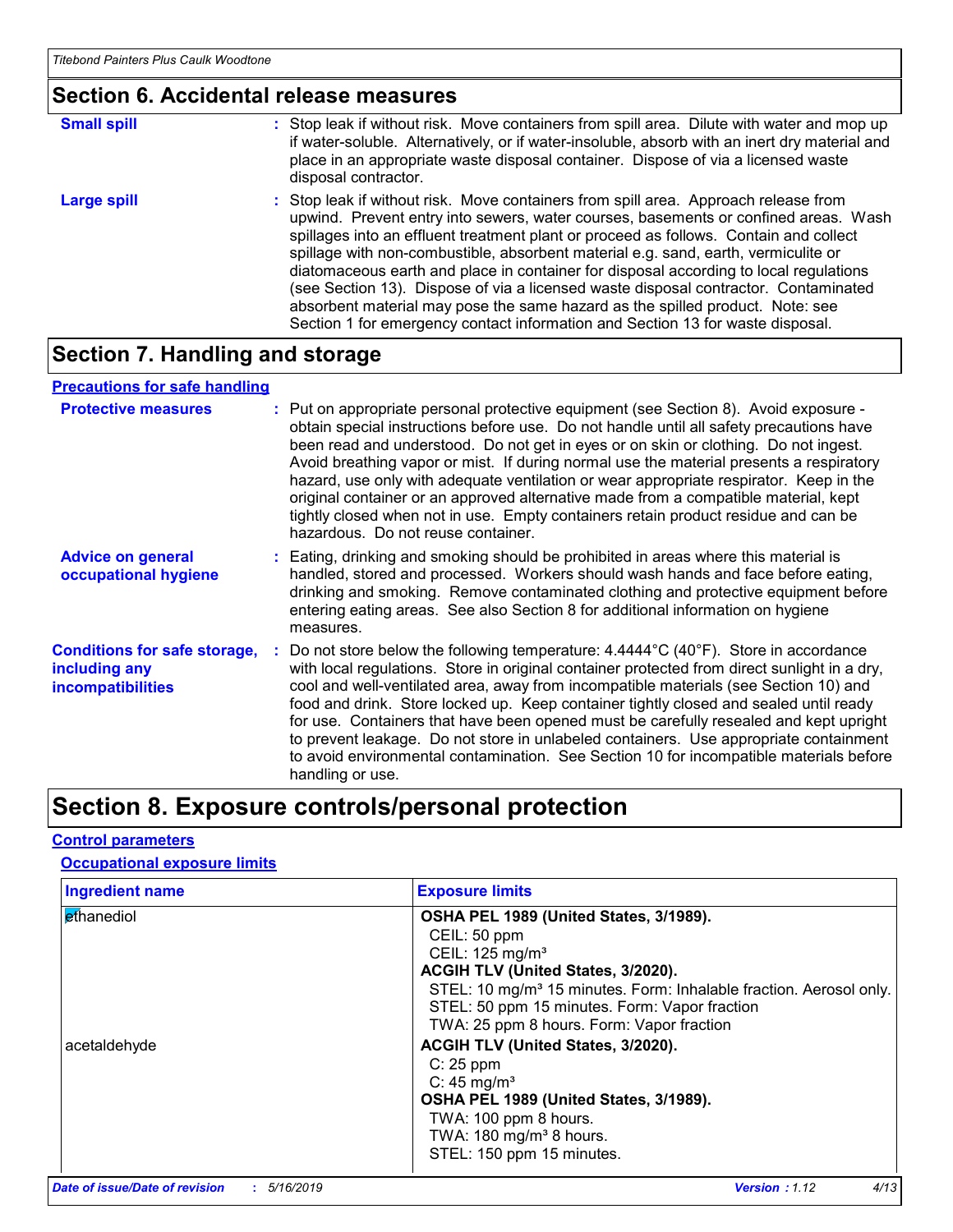# **Section 8. Exposure controls/personal protection**

| vinyl acetate                                     | STEL: 270 mg/m <sup>3</sup> 15 minutes.<br>OSHA PEL (United States, 5/2018).<br>TWA: 200 ppm 8 hours.<br>TWA: 360 mg/m <sup>3</sup> 8 hours.<br>ACGIH TLV (United States, 3/2020).<br>TWA: 10 ppm 8 hours.<br>TWA: 35 mg/m <sup>3</sup> 8 hours.<br>STEL: 15 ppm 15 minutes.<br>STEL: 53 mg/m <sup>3</sup> 15 minutes.<br>OSHA PEL 1989 (United States, 3/1989).<br>TWA: 10 ppm 8 hours.<br>TWA: 30 mg/m <sup>3</sup> 8 hours.<br>STEL: 20 ppm 15 minutes.<br>STEL: 60 mg/m <sup>3</sup> 15 minutes.<br>NIOSH REL (United States, 10/2016).<br>CEIL: 4 ppm 15 minutes.<br>CEIL: 15 mg/m <sup>3</sup> 15 minutes.     |  |
|---------------------------------------------------|----------------------------------------------------------------------------------------------------------------------------------------------------------------------------------------------------------------------------------------------------------------------------------------------------------------------------------------------------------------------------------------------------------------------------------------------------------------------------------------------------------------------------------------------------------------------------------------------------------------------|--|
| <b>Appropriate engineering</b><br><b>controls</b> | : If user operations generate dust, fumes, gas, vapor or mist, use process enclosures,<br>local exhaust ventilation or other engineering controls to keep worker exposure to<br>airborne contaminants below any recommended or statutory limits.                                                                                                                                                                                                                                                                                                                                                                     |  |
| <b>Environmental exposure</b><br><b>controls</b>  | Emissions from ventilation or work process equipment should be checked to ensure<br>they comply with the requirements of environmental protection legislation. In some<br>cases, fume scrubbers, filters or engineering modifications to the process equipment<br>will be necessary to reduce emissions to acceptable levels.                                                                                                                                                                                                                                                                                        |  |
| <b>Individual protection measures</b>             |                                                                                                                                                                                                                                                                                                                                                                                                                                                                                                                                                                                                                      |  |
| <b>Hygiene measures</b>                           | Wash hands, forearms and face thoroughly after handling chemical products, before<br>eating, smoking and using the lavatory and at the end of the working period.<br>Appropriate techniques should be used to remove potentially contaminated clothing.<br>Wash contaminated clothing before reusing. Ensure that eyewash stations and safety<br>showers are close to the workstation location.                                                                                                                                                                                                                      |  |
| <b>Eye/face protection</b>                        | Safety eyewear complying with an approved standard should be used when a risk<br>assessment indicates this is necessary to avoid exposure to liquid splashes, mists,<br>gases or dusts. If contact is possible, the following protection should be worn, unless<br>the assessment indicates a higher degree of protection: safety glasses with side-<br>shields.                                                                                                                                                                                                                                                     |  |
| <b>Skin protection</b>                            |                                                                                                                                                                                                                                                                                                                                                                                                                                                                                                                                                                                                                      |  |
| <b>Hand protection</b>                            | Chemical-resistant, impervious gloves complying with an approved standard should be<br>worn at all times when handling chemical products if a risk assessment indicates this is<br>necessary. Considering the parameters specified by the glove manufacturer, check<br>during use that the gloves are still retaining their protective properties. It should be<br>noted that the time to breakthrough for any glove material may be different for different<br>glove manufacturers. In the case of mixtures, consisting of several substances, the<br>protection time of the gloves cannot be accurately estimated. |  |
| <b>Body protection</b>                            | : Personal protective equipment for the body should be selected based on the task being<br>performed and the risks involved and should be approved by a specialist before<br>handling this product.                                                                                                                                                                                                                                                                                                                                                                                                                  |  |
| <b>Other skin protection</b>                      | : Appropriate footwear and any additional skin protection measures should be selected<br>based on the task being performed and the risks involved and should be approved by a<br>specialist before handling this product.                                                                                                                                                                                                                                                                                                                                                                                            |  |
| <b>Respiratory protection</b>                     | Based on the hazard and potential for exposure, select a respirator that meets the<br>appropriate standard or certification. Respirators must be used according to a<br>respiratory protection program to ensure proper fitting, training, and other important<br>aspects of use.                                                                                                                                                                                                                                                                                                                                    |  |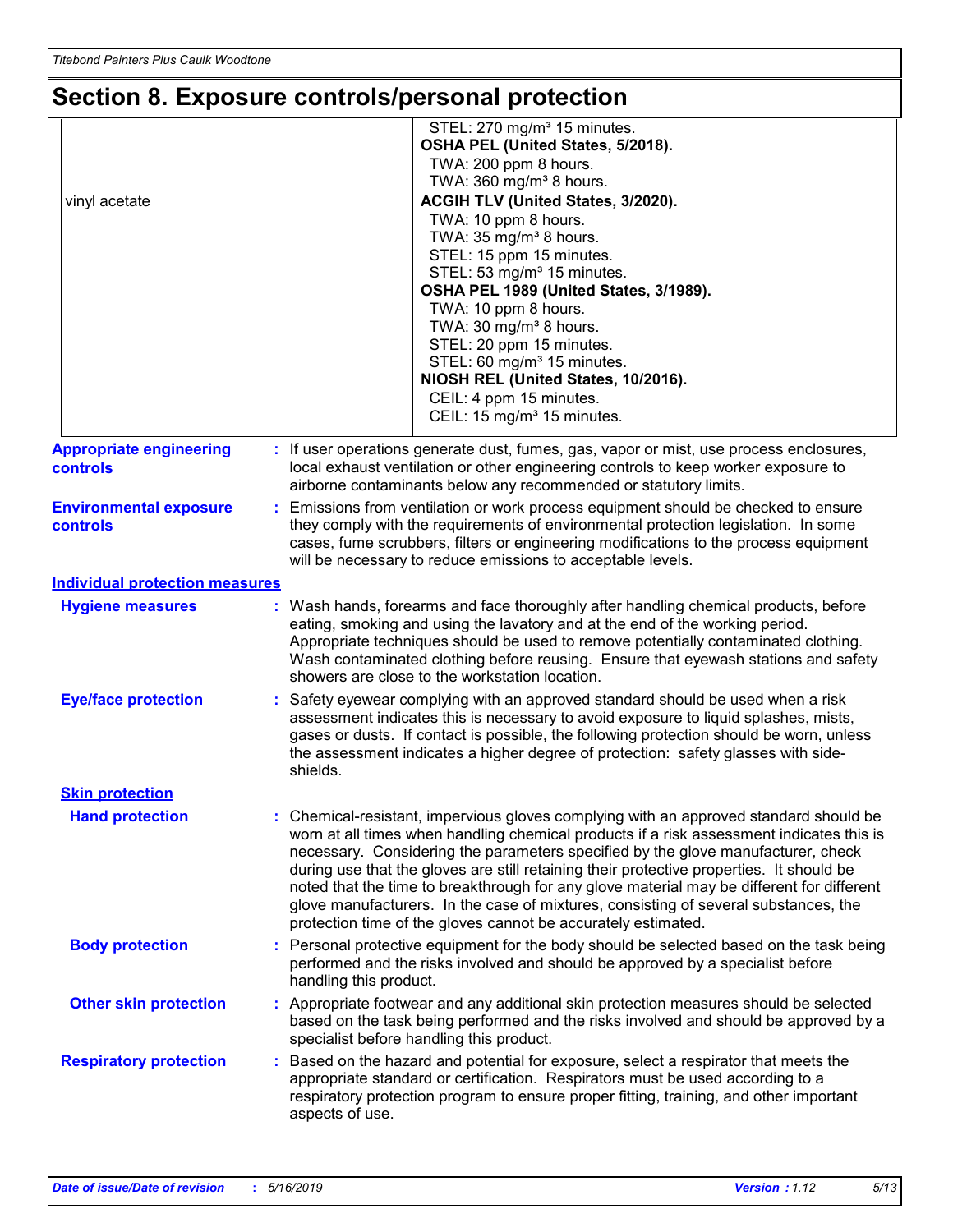### **Section 9. Physical and chemical properties**

#### **Appearance**

| <b>Physical state</b>                             | : Liquid. [Paste.]                                              |
|---------------------------------------------------|-----------------------------------------------------------------|
| <b>Color</b>                                      | : Light brown.                                                  |
| Odor                                              | : Sweet. Acrylic.                                               |
| <b>Odor threshold</b>                             | : Not available.                                                |
| pH                                                | $: 7.5 \text{ to } 8.5$                                         |
| <b>Melting point</b>                              | : $<0^{\circ}$ C (<32 $^{\circ}$ F)                             |
| <b>Boiling point</b>                              | : >93.333°C (>200°F)                                            |
| <b>Flash point</b>                                | : Closed cup: >93.3°C (>199.9°F) [Closed cup]                   |
| <b>Evaporation rate</b>                           | $:$ <1 (butyl acetate = 1)                                      |
| <b>Flammability (solid, gas)</b>                  | : Not available.                                                |
| Lower and upper explosive<br>(flammable) limits   | : Not available.                                                |
| <b>VOC (less water, less)</b><br>exempt solvents) | $: 50$ g/l                                                      |
| <b>Volatility</b>                                 | : 27 to 29% ( $v/v$ ), 16.9 to 17.2% ( $w/w$ )                  |
| <b>Vapor pressure</b>                             | $: 2.3$ kPa (17.1 mm Hg) [room temperature]                     |
| <b>Vapor density</b>                              | : $>1$ [Air = 1]                                                |
| <b>Relative density</b>                           | : 1.68                                                          |
| <b>Solubility</b>                                 | : Soluble in the following materials: cold water and hot water. |
| <b>Solubility in water</b>                        | Not available.                                                  |
| <b>Partition coefficient: n-</b><br>octanol/water | : Not available.                                                |
| <b>Auto-ignition temperature</b>                  | : Not available.                                                |
| <b>Decomposition temperature</b>                  | : Not available.                                                |
| <b>Viscosity</b>                                  | : Not available.                                                |

### **Section 10. Stability and reactivity**

| <b>Reactivity</b>                            | : No specific test data related to reactivity available for this product or its ingredients.            |
|----------------------------------------------|---------------------------------------------------------------------------------------------------------|
| <b>Chemical stability</b>                    | : The product is stable.                                                                                |
| <b>Possibility of hazardous</b><br>reactions | : Under normal conditions of storage and use, hazardous reactions will not occur.                       |
| <b>Conditions to avoid</b>                   | : No specific data.                                                                                     |
| <b>Incompatible materials</b>                | No specific data.                                                                                       |
| <b>Hazardous decomposition</b><br>products   | Under normal conditions of storage and use, hazardous decomposition products should<br>not be produced. |

# **Section 11. Toxicological information**

**Information on toxicological effects**

**Acute toxicity**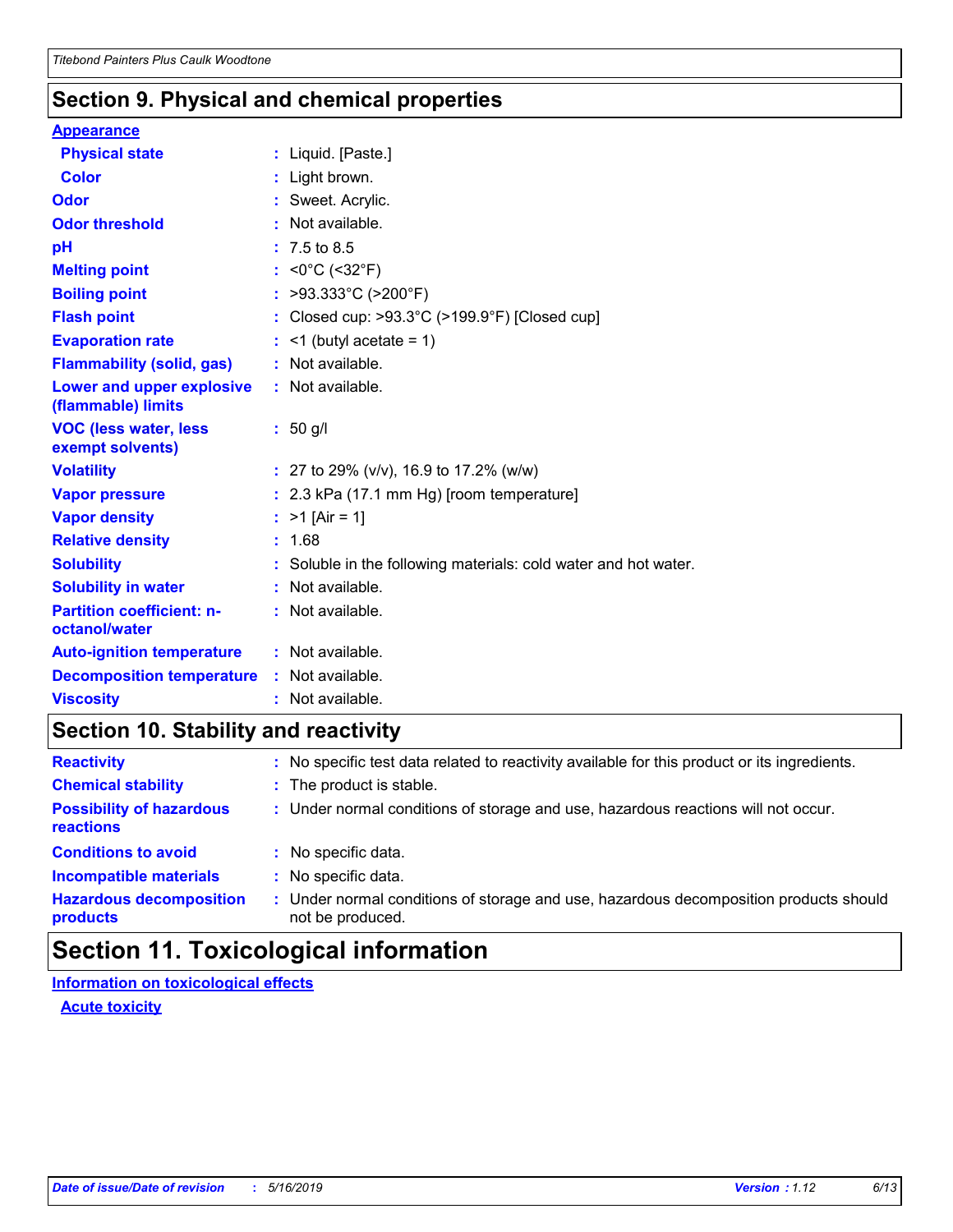# **Section 11. Toxicological information**

| <b>Product/ingredient name</b> | <b>Result</b>                | <b>Species</b> | <b>Dose</b>             | <b>Exposure</b> |
|--------------------------------|------------------------------|----------------|-------------------------|-----------------|
| <b>Ethanediol</b>              | <b>LC50 Inhalation Vapor</b> | Rat            | 10.92 mg/l              | 4 hours         |
|                                | LD50 Oral                    | Rat            | 4700 mg/kg              |                 |
| acetaldehyde                   | LC50 Inhalation Gas.         | Rat            | 13300 ppm               | l4 hours        |
|                                | LD50 Dermal                  | Rabbit         | 3540 mg/kg              |                 |
|                                | LD50 Oral                    | Rat            | 661 mg/kg               |                 |
| vinyl acetate                  | <b>LC50 Inhalation Vapor</b> | Rat            | 11400 mg/m <sup>3</sup> | 14 hours        |
|                                | LD50 Dermal                  | Rabbit         | 2335 mg/kg              |                 |
|                                | LD50 Oral                    | Rat            | 2900 mg/kg              |                 |

#### **Irritation/Corrosion**

| <b>Product/ingredient name</b> | <b>Result</b>            | <b>Species</b> | <b>Score</b> | <b>Exposure</b>    | <b>Observation</b>       |
|--------------------------------|--------------------------|----------------|--------------|--------------------|--------------------------|
| ethanediol                     | Eyes - Mild irritant     | Rabbit         |              | 24 hours 500       |                          |
|                                | Eyes - Mild irritant     | Rabbit         |              | mq<br>hours 100    | $\overline{\phantom{a}}$ |
|                                | Eyes - Moderate irritant | Rabbit         |              | mq<br>6 hours 1440 |                          |
|                                | Skin - Mild irritant     | Rabbit         |              | mg<br>555 mg       |                          |
| acetaldehyde                   | Eyes - Severe irritant   | Rabbit         |              | 40 mg              | $\overline{\phantom{0}}$ |
|                                | Skin - Mild irritant     | Rabbit         |              | 500 mg             | $\overline{\phantom{0}}$ |

#### **Conclusion/Summary**

**Skin :** Prolonged or repeated contact can defat the skin and lead to irritation, cracking and/or dermatitis.

**Eyes :** This product may irritate eyes upon contact.

**Respiratory :** May cause respiratory irritation.

#### **Sensitization**

Not available.

#### **Conclusion/Summary**

**Skin :** May cause allergic reactions in certain individuals.

#### **Mutagenicity**

Not available.

#### **Carcinogenicity**

Not available.

#### **Classification**

| <b>Product/ingredient name</b> | <b>OSHA</b> |          | <b>NTP</b>                                       |
|--------------------------------|-------------|----------|--------------------------------------------------|
| acetaldehyde<br>vinyl acetate  |             | 2Β<br>2Β | Reasonably anticipated to be a human carcinogen. |

#### **Reproductive toxicity**

Not available.

#### **Teratogenicity**

Not available.

#### **Specific target organ toxicity (single exposure)**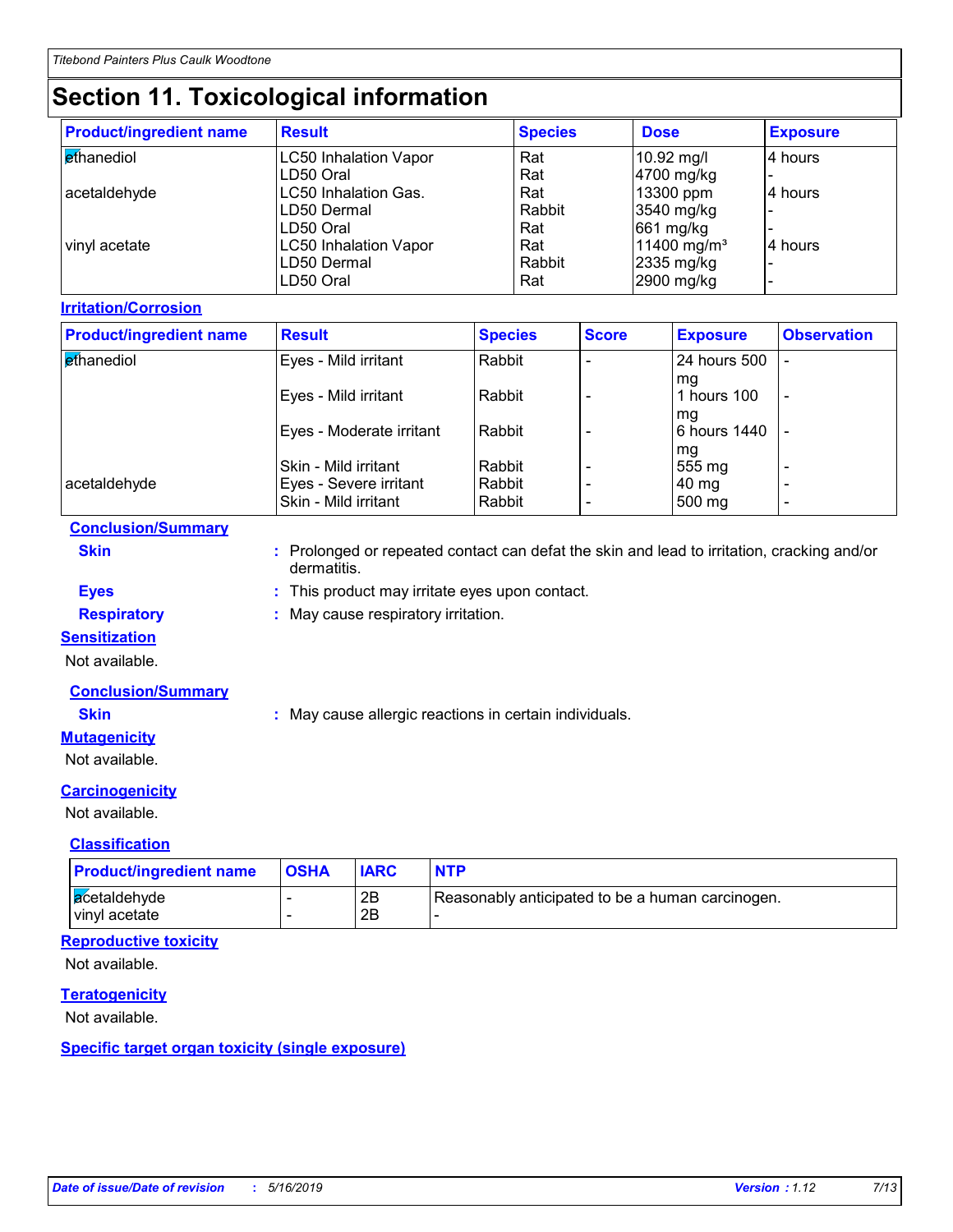# **Section 11. Toxicological information**

| <b>Name</b>                                                                              |  |                                                                                                           | <b>Category</b> | <b>Route of</b><br>exposure | <b>Target organs</b>                                         |  |
|------------------------------------------------------------------------------------------|--|-----------------------------------------------------------------------------------------------------------|-----------------|-----------------------------|--------------------------------------------------------------|--|
| ethanediol                                                                               |  |                                                                                                           | Category 1      | oral                        | blood, central<br>nervous system<br>(CNS), kidneys,<br>liver |  |
| <b>Specific target organ toxicity (repeated exposure)</b>                                |  |                                                                                                           |                 |                             |                                                              |  |
| <b>Name</b>                                                                              |  |                                                                                                           | <b>Category</b> | <b>Route of</b><br>exposure | <b>Target organs</b>                                         |  |
| ethanediol                                                                               |  |                                                                                                           | Category 2      | oral                        | kidneys                                                      |  |
| <b>Aspiration hazard</b><br>Not available.                                               |  |                                                                                                           |                 |                             |                                                              |  |
| <b>Information on the likely</b><br>routes of exposure                                   |  | : Routes of entry anticipated: Oral, Dermal, Inhalation.                                                  |                 |                             |                                                              |  |
| <b>Potential acute health effects</b>                                                    |  |                                                                                                           |                 |                             |                                                              |  |
| <b>Eye contact</b>                                                                       |  | : This product may irritate eyes upon contact.                                                            |                 |                             |                                                              |  |
| <b>Inhalation</b>                                                                        |  | : No known significant effects or critical hazards.                                                       |                 |                             |                                                              |  |
| <b>Skin contact</b>                                                                      |  | : Defatting to the skin. May cause skin dryness and irritation.                                           |                 |                             |                                                              |  |
| <b>Ingestion</b>                                                                         |  | : No known significant effects or critical hazards.                                                       |                 |                             |                                                              |  |
| Symptoms related to the physical, chemical and toxicological characteristics             |  |                                                                                                           |                 |                             |                                                              |  |
| <b>Eye contact</b>                                                                       |  | : No specific data.                                                                                       |                 |                             |                                                              |  |
| <b>Inhalation</b>                                                                        |  | No specific data.                                                                                         |                 |                             |                                                              |  |
| <b>Skin contact</b>                                                                      |  | : Adverse symptoms may include the following:<br>irritation<br>dryness<br>cracking                        |                 |                             |                                                              |  |
| <b>Ingestion</b>                                                                         |  | : No specific data.                                                                                       |                 |                             |                                                              |  |
| Delayed and immediate effects and also chronic effects from short and long term exposure |  |                                                                                                           |                 |                             |                                                              |  |
| <b>Short term exposure</b>                                                               |  |                                                                                                           |                 |                             |                                                              |  |
| <b>Potential immediate</b><br>effects                                                    |  | : Not available.                                                                                          |                 |                             |                                                              |  |
| <b>Potential delayed effects</b>                                                         |  | : Not available.                                                                                          |                 |                             |                                                              |  |
| <b>Long term exposure</b><br><b>Potential immediate</b><br>effects                       |  | : Not available.                                                                                          |                 |                             |                                                              |  |
| <b>Potential delayed effects</b>                                                         |  | : Not available.                                                                                          |                 |                             |                                                              |  |
| <b>Potential chronic health effects</b>                                                  |  |                                                                                                           |                 |                             |                                                              |  |
| Not available.                                                                           |  |                                                                                                           |                 |                             |                                                              |  |
| <b>Conclusion/Summary</b>                                                                |  | : May cause allergic reactions in certain individuals.                                                    |                 |                             |                                                              |  |
| <b>General</b>                                                                           |  | : Prolonged or repeated contact can defat the skin and lead to irritation, cracking and/or<br>dermatitis. |                 |                             |                                                              |  |
| <b>Carcinogenicity</b>                                                                   |  | May cause cancer if inhaled. Risk of cancer depends on duration and level of exposure.                    |                 |                             |                                                              |  |
| <b>Mutagenicity</b>                                                                      |  | No known significant effects or critical hazards.                                                         |                 |                             |                                                              |  |
| <b>Teratogenicity</b>                                                                    |  | No known significant effects or critical hazards.                                                         |                 |                             |                                                              |  |
| <b>Developmental effects</b>                                                             |  | No known significant effects or critical hazards.                                                         |                 |                             |                                                              |  |
| <b>Fertility effects</b>                                                                 |  | No known significant effects or critical hazards.                                                         |                 |                             |                                                              |  |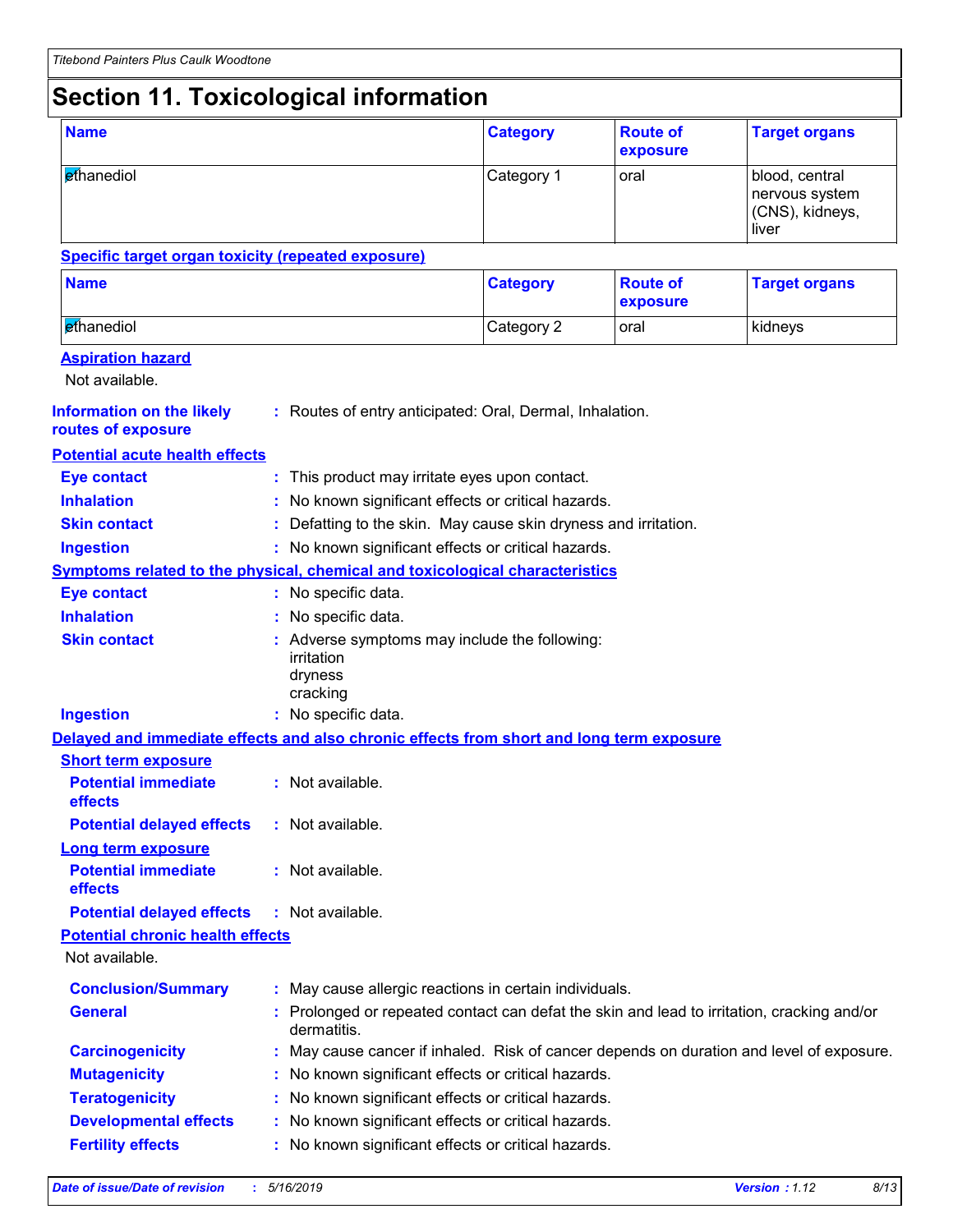# **Section 11. Toxicological information**

#### **Numerical measures of toxicity**

**Acute toxicity estimates**

Not available.

# **Section 12. Ecological information**

#### **Toxicity**

| <b>Product/ingredient name</b> | <b>Result</b>                                   | <b>Species</b>                                | <b>Exposure</b> |
|--------------------------------|-------------------------------------------------|-----------------------------------------------|-----------------|
| ethanediol                     | Acute EC50 10940 mg/l                           | Algae - Selenastrum<br>capriocornutum         | 96 hours        |
|                                | Acute LC50 6900000 µg/l Fresh water             | Crustaceans - Ceriodaphnia<br>dubia - Neonate | 48 hours        |
|                                | Acute LC50 41000 mg/l Fresh water               | Daphnia - Daphnia magna -<br>Neonate          | 48 hours        |
|                                | Acute LC50 8050000 µg/l Fresh water             | Fish - Pimephales promelas                    | 96 hours        |
|                                | Chronic NOEC 10000 mg/l                         | Algae - Selenastrum<br>capriocornutum         | 96 hours        |
| acetaldehyde                   | Acute EC50 236600 µg/l Fresh water              | Algae - Navicula seminulum                    | 96 hours        |
|                                | Acute EC50 48250 µg/l Fresh water               | Daphnia - Daphnia magna -<br>l Larvae         | 48 hours        |
|                                | Acute LC50 >100000 µg/l Marine water            | Crustaceans - Crangon crangon -<br>Adult      | 48 hours        |
|                                | Acute LC50 30800 µg/l Fresh water               | Fish - Pimephales promelas                    | 96 hours        |
| vinyl acetate                  | Acute EC50 8.81 mg/l                            | Algae - Pseudokirchnerella<br>subcapitata     | 96 hours        |
|                                | Acute EC50 12.6 mg/l                            | Daphnia                                       | 48 hours        |
|                                | Acute LC50 10000 to 100000 µg/l<br>Marine water | Crustaceans - Crangon crangon -<br>Larvae     | 48 hours        |
|                                | Acute LC50 14000 µg/l Fresh water               | Fish - Pimephales promelas                    | 96 hours        |
|                                | Chronic NOEC 1.58 mg/l                          | Algae - Pseudokirchnerella<br>subcapitata     | 96 hours        |

#### **Persistence and degradability**

| <b>Product/ingredient name</b> | <b>Aquatic half-life</b> | <b>Photolysis</b> | Biodegradability |
|--------------------------------|--------------------------|-------------------|------------------|
| ethanediol                     |                          |                   | Readily          |
| vinyl acetate                  |                          |                   | Readily          |

#### **Bioaccumulative potential**

| <b>Product/ingredient name</b> | $\mathsf{LogP}_\mathsf{ow}$ | <b>BCF</b> | <b>Potential</b> |
|--------------------------------|-----------------------------|------------|------------------|
| ethanediol<br>acetaldehyde     | $-1.36$<br>0.45             | 10         | low<br>low       |
| vinyl acetate                  | 0.73                        | 3.16       | low              |

**Mobility in soil**

**:** Not available.

**coefficient (KOC)**

**Soil/water partition** 

**Other adverse effects** : No known significant effects or critical hazards.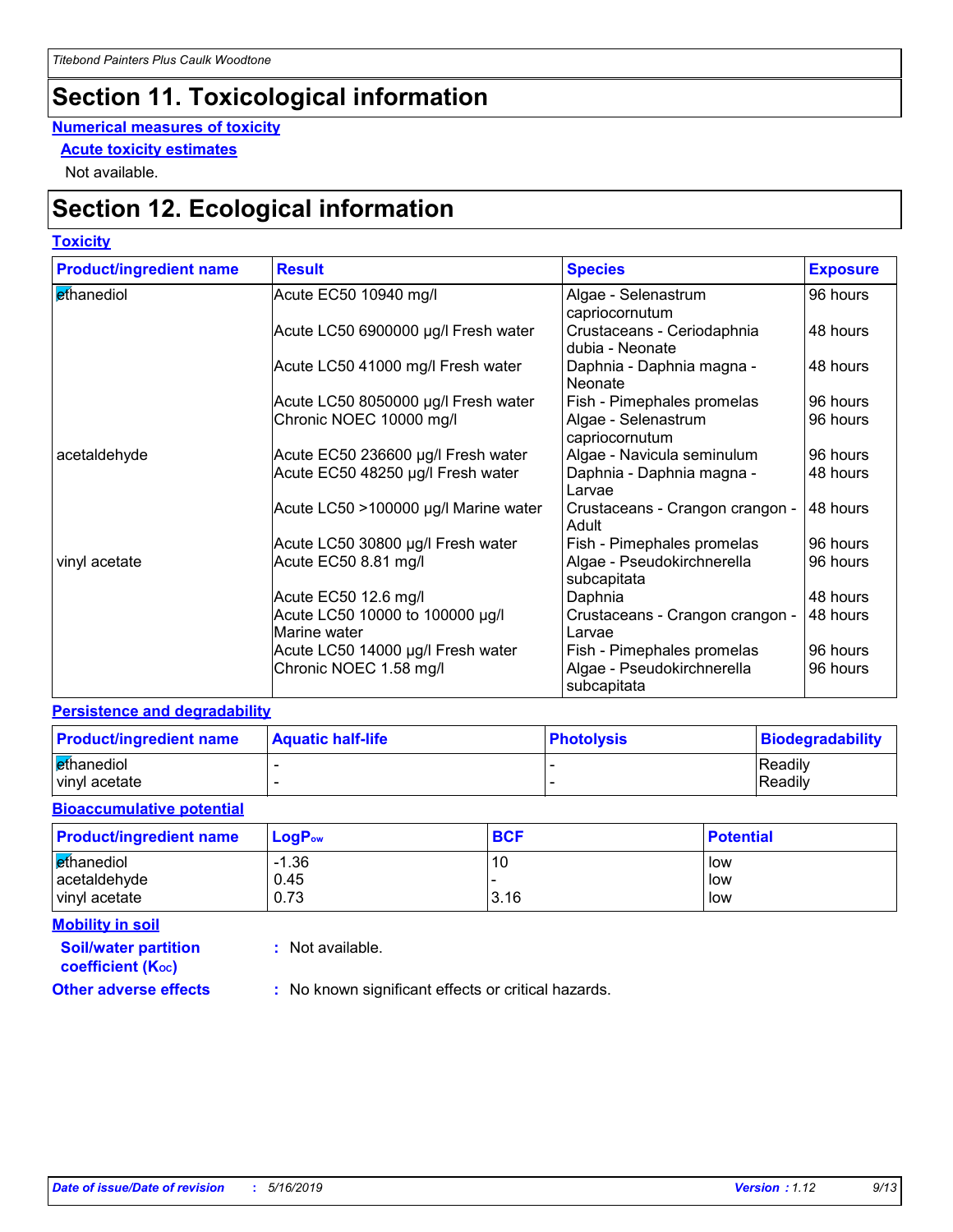# **Section 13. Disposal considerations**

**Disposal methods :**

The generation of waste should be avoided or minimized wherever possible. Disposal of this product, solutions and any by-products should at all times comply with the requirements of environmental protection and waste disposal legislation and any regional local authority requirements. Dispose of surplus and non-recyclable products via a licensed waste disposal contractor. Waste should not be disposed of untreated to the sewer unless fully compliant with the requirements of all authorities with jurisdiction. Waste packaging should be recycled. Incineration or landfill should only be considered when recycling is not feasible. This material and its container must be disposed of in a safe way. Care should be taken when handling emptied containers that have not been cleaned or rinsed out. Empty containers or liners may retain some product residues. Avoid dispersal of spilled material and runoff and contact with soil, waterways, drains and sewers.

### **Section 14. Transport information**

|                                        | <b>DOT</b><br><b>Classification</b> | <b>TDG</b><br><b>Classification</b> | <b>Mexico</b><br><b>Classification</b> | <b>ADR/RID</b>           | <b>IMDG</b>              | <b>IATA</b>     |
|----------------------------------------|-------------------------------------|-------------------------------------|----------------------------------------|--------------------------|--------------------------|-----------------|
| <b>UN number</b>                       | Not regulated.                      | Not regulated.                      | Not regulated.                         | Not regulated.           | Not regulated.           | Not regulated.  |
| <b>UN proper</b><br>shipping name      |                                     |                                     |                                        |                          |                          |                 |
| <b>Transport</b><br>hazard class(es)   | ٠                                   | $\overline{\phantom{0}}$            | $\qquad \qquad \blacksquare$           | $\overline{\phantom{0}}$ | $\overline{\phantom{0}}$ | $\qquad \qquad$ |
| <b>Packing group</b>                   | $\overline{\phantom{a}}$            |                                     |                                        |                          |                          |                 |
| <b>Environmental</b><br><b>hazards</b> | No.                                 | No.                                 | No.                                    | No.                      | No.                      | No.             |

## **Section 15. Regulatory information**

#### **U.S. Federal regulations**

#### **SARA 302/304**

**Composition/information on ingredients**

|                                               |                                                              |                                                       |            | <b>SARA 302 TPQ</b> |           | <b>SARA 304 RQ</b> |           |
|-----------------------------------------------|--------------------------------------------------------------|-------------------------------------------------------|------------|---------------------|-----------|--------------------|-----------|
| <b>Name</b>                                   |                                                              | $\frac{9}{6}$                                         | <b>EHS</b> | (Ibs)               | (gallons) | (Ibs)              | (gallons) |
| <b>Vinyl</b> acetate                          |                                                              | ≤1                                                    | Yes.       | 1000                | 129       | 5000               | 644.8     |
| <b>SARA 304 RQ</b>                            |                                                              | : 909090.9 lbs / 412727.3 kg [64899.4 gal / 245671 L] |            |                     |           |                    |           |
| <b>SARA 311/312</b>                           |                                                              |                                                       |            |                     |           |                    |           |
| <b>Classification</b>                         | : CARCINOGENICITY - Category 1A<br>HNOC - Defatting irritant |                                                       |            |                     |           |                    |           |
| <b>Composition/information on ingredients</b> |                                                              |                                                       |            |                     |           |                    |           |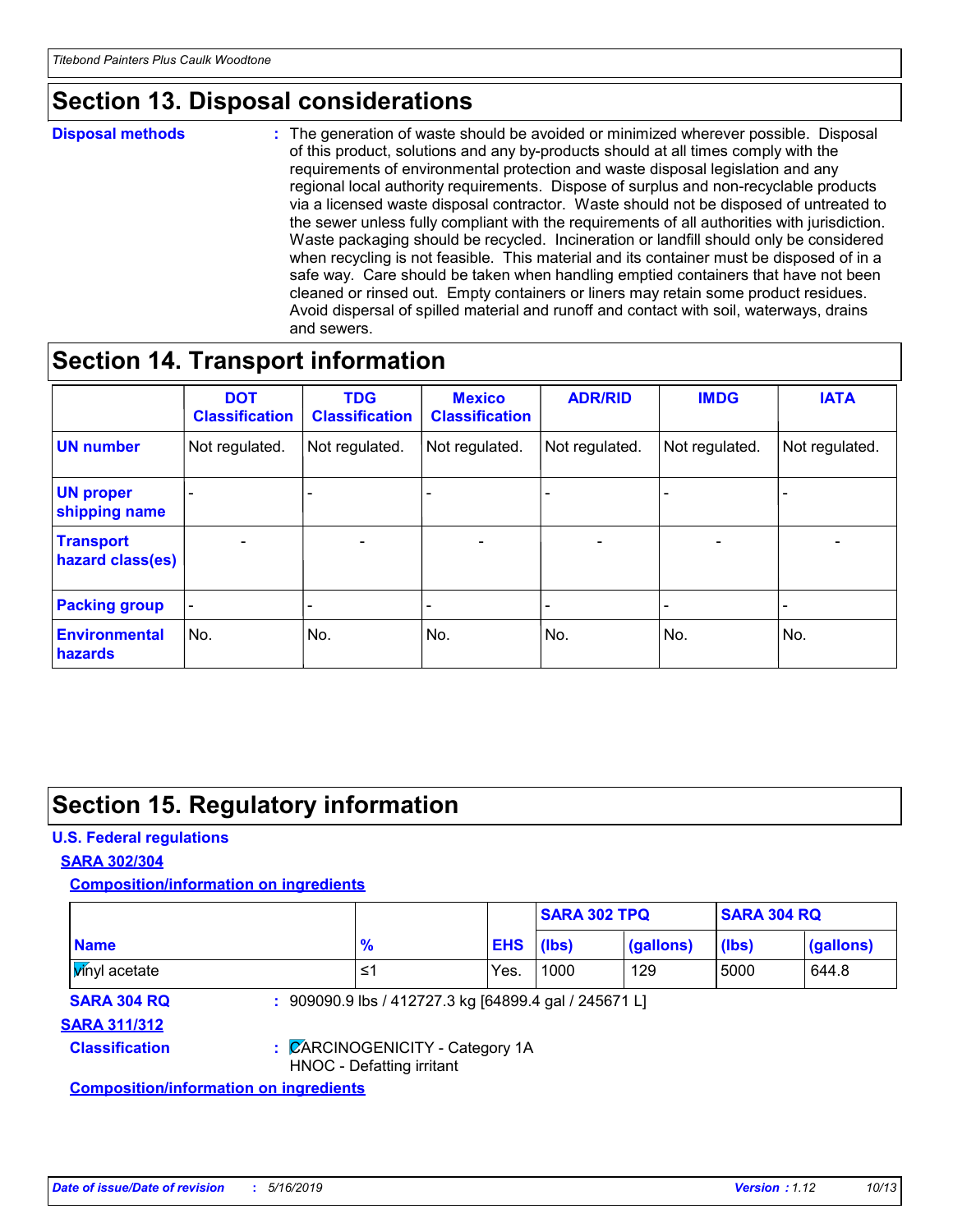# **Section 15. Regulatory information**

| <b>Name</b>          | $\frac{9}{6}$ | <b>Classification</b>                              |
|----------------------|---------------|----------------------------------------------------|
| l <i>e</i> thanediol | $\leq$ 3      | <b>ACUTE TOXICITY (oral) - Category 4</b>          |
|                      |               | SKIN IRRITATION - Category 2                       |
|                      |               | <b>EYE IRRITATION - Category 2B</b>                |
|                      |               | SPECIFIC TARGET ORGAN TOXICITY (SINGLE EXPOSURE) - |
|                      |               | Category 1                                         |
|                      |               | SPECIFIC TARGET ORGAN TOXICITY (REPEATED           |
|                      |               | <b>EXPOSURE) - Category 2</b>                      |
| acetaldehyde         | ≤1            | <b>FLAMMABLE LIQUIDS - Category 1</b>              |
|                      |               | <b>ACUTE TOXICITY (oral) - Category 4</b>          |
|                      |               | <b>ACUTE TOXICITY (inhalation) - Category 4</b>    |
|                      |               | <b>EYE IRRITATION - Category 2A</b>                |
|                      |               | <b>CARCINOGENICITY - Category 2</b>                |
| vinyl acetate        | ≤1            | <b>FLAMMABLE LIQUIDS - Category 2</b>              |
|                      |               | <b>CARCINOGENICITY - Category 2</b>                |

#### **SARA 313**

|                                           | <b>Product name</b>                                | <b>CAS number</b>                              | $\frac{9}{6}$     |
|-------------------------------------------|----------------------------------------------------|------------------------------------------------|-------------------|
| <b>Form R - Reporting</b><br>requirements | <b>Ethanediol</b><br>acetaldehyde<br>vinyl acetate | $107 - 21 - 1$<br>75-07-0<br>$108 - 05 - 4$    | l≤3<br>′≥ا<br>1≥  |
| <b>Supplier notification</b>              | <b>Ethanediol</b><br>acetaldehyde<br>vinyl acetate | $107 - 21 - 1$<br>$I75-07-0$<br>$108 - 05 - 4$ | l≤3<br>′≥ا<br>′≥ا |

SARA 313 notifications must not be detached from the SDS and any copying and redistribution of the SDS shall include copying and redistribution of the notice attached to copies of the SDS subsequently redistributed.

#### **State regulations**

| <b>Massachusetts</b> | : The following components are listed: ETHYLENE GLYCOL; 1,2-DIHYDROXYETHANE                                                                                  |
|----------------------|--------------------------------------------------------------------------------------------------------------------------------------------------------------|
| <b>New York</b>      | : The following components are listed: Ethylene glycol; Acetaldehyde; Ethanal; Vinyl<br>acetate                                                              |
| <b>New Jersey</b>    | : The following components are listed: ETHYLENE GLYCOL; 1,2-ETHANEDIOL;<br>ACETALDEHYDE; ACETIC ALDEHYDE; VINYL ACETATE; ACETIC ACID ETHENYL<br><b>ESTER</b> |
| Pennsylvania         | : The following components are listed: 1,2-ETHANEDIOL; ACETALDEHYDE; ACETIC<br><b>ACID ETHENYL ESTER</b>                                                     |
| $\sim$ $\sim$ $\sim$ |                                                                                                                                                              |

#### **California Prop. 65**

**A** WARNING: This product can expose you to chemicals including Acetaldehyde, which is known to the State of California to cause cancer, and Ethylene Glycol, which is known to the State of California to cause birth defects or other reproductive harm. For more information go to www.P65Warnings.ca.gov.

| <b>Ingredient name</b>                 | No significant risk Maximum<br>level | acceptable dosage<br>level |
|----------------------------------------|--------------------------------------|----------------------------|
| <b>Ethylene Glycol</b><br>acetaldehyde | Yes.                                 | Yes.                       |

**International regulations**

**Chemical Weapon Convention List Schedules I, II & III Chemicals**

Not listed.

#### **Montreal Protocol**

Not listed.

**Stockholm Convention on Persistent Organic Pollutants**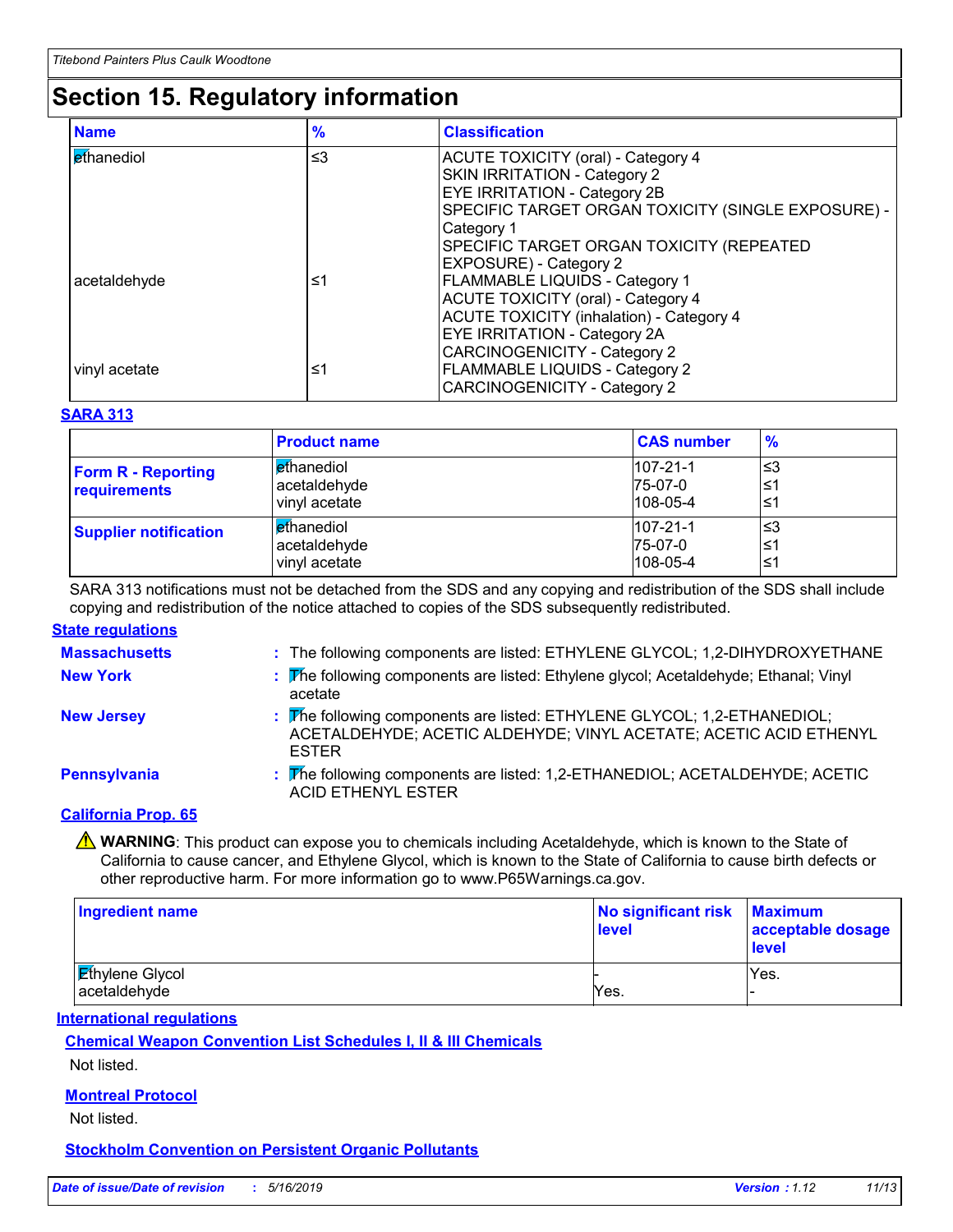# **Section 15. Regulatory information**

#### Not listed.

### **UNECE Aarhus Protocol on POPs and Heavy Metals**

Not listed.

#### **Inventory list**

**China :** All components are listed or exempted.

**United States TSCA 8(b) inventory**

**:** All components are active or exempted.

# **Section 16. Other information**

**Hazardous Material Information System (U.S.A.)**



**Caution: HMIS® ratings are based on a 0-4 rating scale, with 0 representing minimal hazards or risks, and 4 representing significant hazards or risks. Although HMIS® ratings and the associated label are not required on SDSs or products leaving a facility under 29 CFR 1910.1200, the preparer may choose to provide them. HMIS® ratings are to be used with a fully implemented HMIS® program. HMIS® is a registered trademark and service mark of the American Coatings Association, Inc.**

**The customer is responsible for determining the PPE code for this material. For more information on HMIS® Personal Protective Equipment (PPE) codes, consult the HMIS® Implementation Manual.**

#### **National Fire Protection Association (U.S.A.)**



**Reprinted with permission from NFPA 704-2001, Identification of the Hazards of Materials for Emergency Response Copyright ©1997, National Fire Protection Association, Quincy, MA 02269. This reprinted material is not the complete and official position of the National Fire Protection Association, on the referenced subject which is represented only by the standard in its entirety.**

**Copyright ©2001, National Fire Protection Association, Quincy, MA 02269. This warning system is intended to be interpreted and applied only by properly trained individuals to identify fire, health and reactivity hazards of chemicals. The user is referred to certain limited number of chemicals with recommended classifications in NFPA 49 and NFPA 325, which would be used as a guideline only. Whether the chemicals are classified by NFPA or not, anyone using the 704 systems to classify chemicals does so at their own risk.**

#### **Procedure used to derive the classification**

| <b>Classification</b><br><b>ZARCINOGENICITY - Category 1A</b> |             | <b>Justification</b><br>Expert judgment |  |
|---------------------------------------------------------------|-------------|-----------------------------------------|--|
|                                                               |             |                                         |  |
| Date of printing                                              | : 4/22/2022 |                                         |  |
| Date of issue/Date of<br>revision                             | : 5/16/2019 |                                         |  |
| Date of previous issue                                        | : 5/16/2019 |                                         |  |
| <b>Version</b>                                                | : 1.12      |                                         |  |